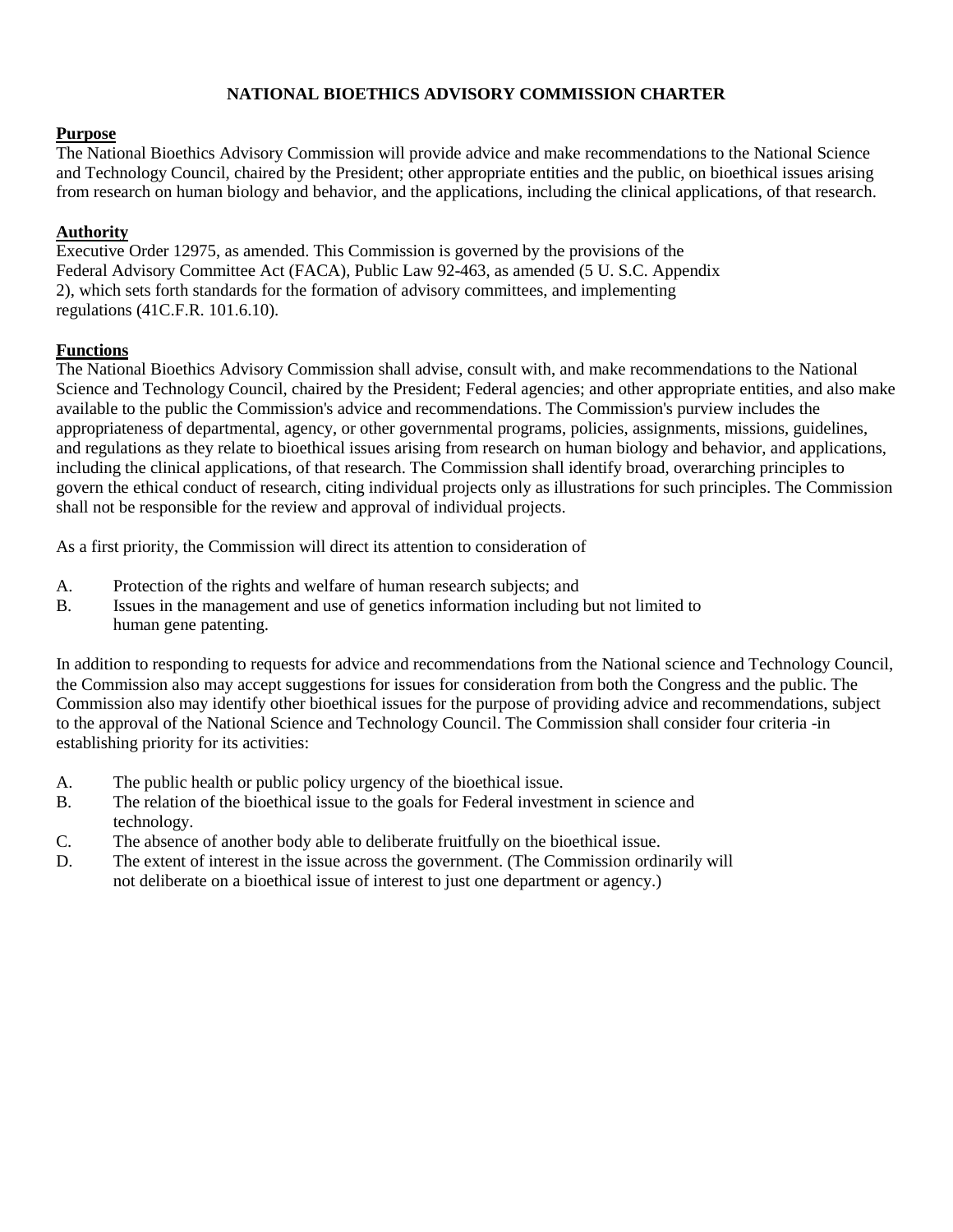#### **Structure**

The National Bioethics Advisory Commission shall consist of not more than 18 members including the Chairperson. Appointments shall be made by the President, who shall select from knowledgeable non-Government experts and community representatives with special qualifications and competence to deal effectively with bioethical issues. At least one member shall be selected from each of the following categories of primary expertise: (1) philosophy/theology; (ii) social/behavioral science; (iii) law; (iv) medicine/allied health professions; and (v) biological research. At least three members shall be selected from the general public, bringing to the Commission expertise other than that listed. The membership shall be approximately evenly balanced between scientists and non-scientists. Close attention will be given to equitable geographic distribution and to ethnic and gender representation.

Members of the Commission will serve for terms of 2 years and may continue to serve after the expiration of their term until a successor is appointed. A member appointed to fill an unexpired term will be appointed to the remainder of such terms. The Chairperson shall be appointed by the President. The term of office for the Chairperson shall be two years, renewable by appropriate action of the President.

If a vacancy occurs on the Commission, the President shall make an appointment to fulfill the term. Any member appointed to fill a vacancy occurring prior to expiration of the term for which his or her predecessor was appointed shall serve for the remainder of such term. Members may serve after the expiration of their terms until their successors have taken office.

The heads of executive departments and agencies shall, to the extent permitted by law, provide the Commission with such information as it may require for purposes of carrying out its functions.

The Commission may conduct inquiries, hold hearings and establish subcommittees, as necessary.

The Commission is authorized to solicit information form relevant human research subject groups.

The Commission is authorized to conduct analyses and develop reports or other materials. In order to augment the expertise present on the Commission, the Secretary of Health and Human Services is also authorized to contract for the services of non-governmental consultants who may conduct analyses, prepare reports and background papers or prepare other materials for consideration by the Commission, as appropriate.

In order to avoid duplication of effort, the Commission is encouraged to review the deliberations of other entities. The Commission may incorporate or otherwise use the results of the deliberations of other entities, as it deems appropriate.

The Assistant to the President for Science and Technology and the Secretary of Health and Human Services shall be notified upon establishment of each subcommittee, and shall be provided information on the name, membership (including chair), function, estimated duration of the subcommittee, and estimated frequency of meetings.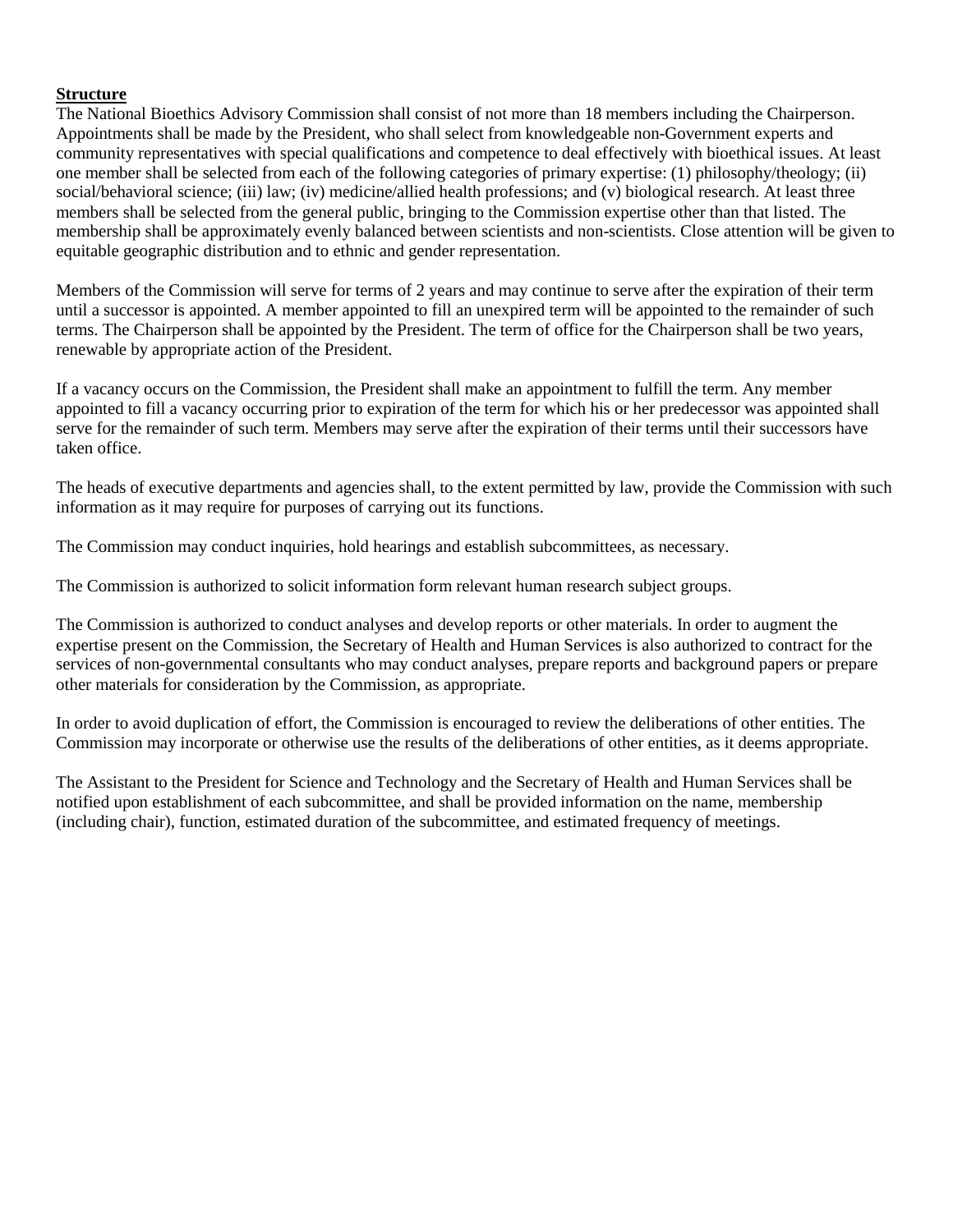To the extent permitted by law, the subject to the availability of appropriations, the Department of Health and Human Services (DHHS) shall provide NBAC with such funds as may be necessary for the performance of its functions. Management and support services shall be provided by the DHHS.

## **Meetings**

Meetings of the Commission shall be held up to 12 times a year at the call of the Chairperson. Meetings of the subcommittee(s) shall be convened as necessary. A Federal Government official shall be present at all meetings.

Meetings shall be open to the public except as determined otherwise by the Assistant to the President for Science and Technology and the Secretary of Health and Human Services. Advance notice of all meetings shall be given to the public.

Meetings shall be conducted, and records of proceedings kept, as required by applicable laws and Federal regulations.

### **Compensation**

Members may be compensated at a rate not to exceed the maximum pay authorized by 5 U. S.C. 3109, plus per them and travel expenses as in accordance with standard government travel regulations,

### **Annual Cost Estimate**

The estimated annual cost for operating the National Bioethics Advisory Commission is \$3,000,000.

### **Reports**

Reports by the National Bioethics Advisory Commission on specific issues shall be submitted to the National Science and Technology Council, chaired by the President, and then to the appropriate committees of Congress, and other appropriate entities. The Commission may specifically identify the Federal department, agency or other entity to which particular recommendations are directed and request a response from the Federal department, agency or other entity within 180 days of publication of such recommendation.

Executive summaries of each report of the Commission shall be published in the Federal Register or on the World Wide Web. Such summaries shall specifically list the department, agency, or other entity to which any recommendations are directed and the date by which such responses are expected.

An annual report shall be submitted to the National Science and Technology Council and the appropriate committees of Congress. It shall contain, at a minimum, (1) the Commission's function; (ii) a list of members and their business addresses; (iii) the dates and places of meetings; (iv) a summary of the Commission's activities during the year; (v) a summary of the Commission's recommendations made during the year; and (vi) a summary of responses made by departments, agencies, or other entities to the Commission's recommendations during the year.